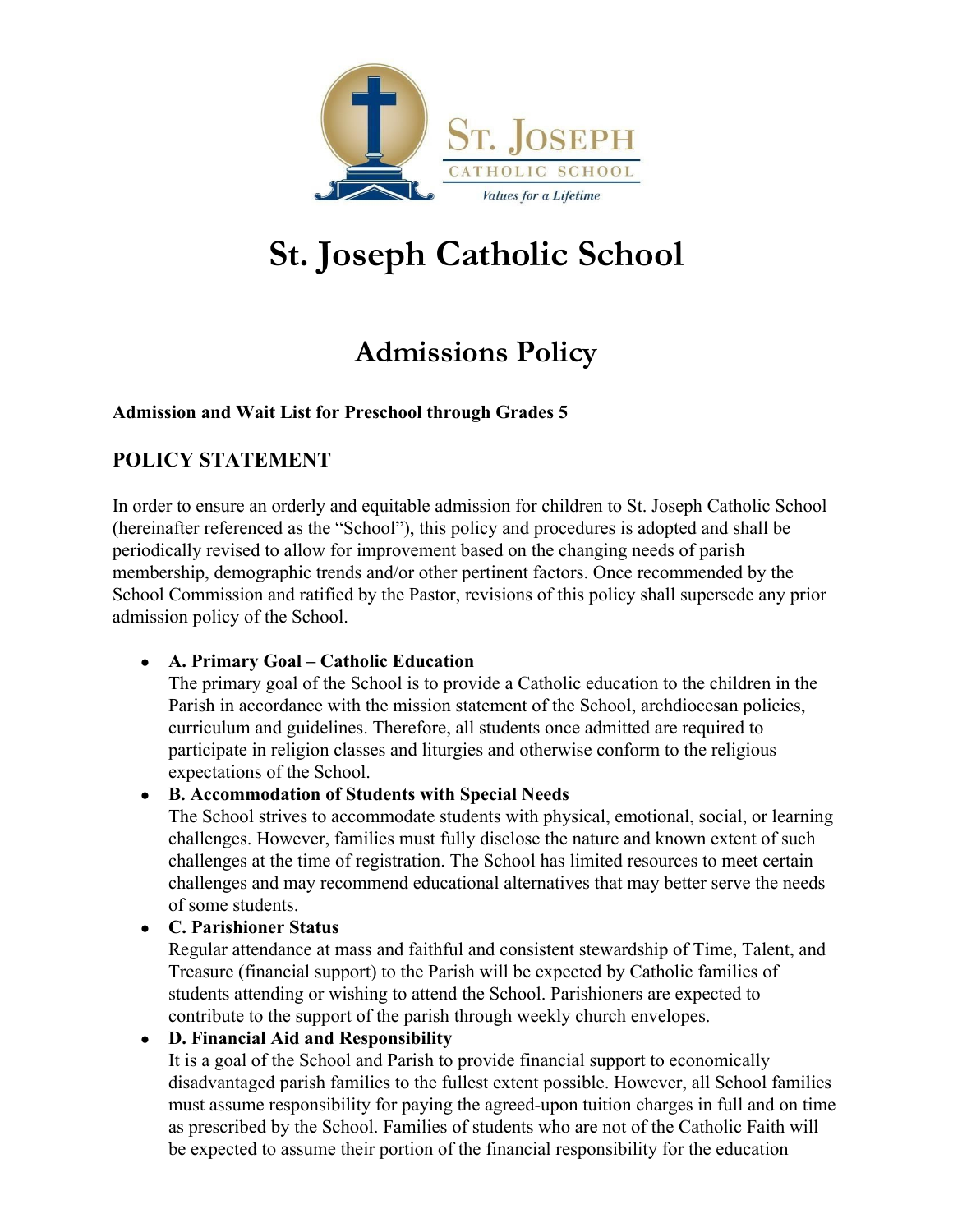provided through an increased tuition rate, since they do not participate in the investment (subsidy) received by School from the contributions of parishioners.

- **● E. Agree to Abide by the School Rules** Upon admission all parents and students agree to abide by the policies and rules of the School as specified in the School Handbook.
- **● F. Non-Discrimination**

The School Commission, Administration and Pastor establish policies for admission of Catholic and non-Catholic students in alignment with archdiocesan policies. Catholic Schools administered under the authority of the Archdiocese of Indianapolis comply with those constitutional and statutory provisions as may be specifically applicable to the schools which prohibit discrimination on the basis of race, color, sex, age, disability, or national origin in the administration of their educational, personnel, admissions, financial aid, athletic and other school administered programs. This policy does not conflict with the priority given to Catholics for admission as students. This policy also does not preclude the ability of the school to undertake and/or enforce appropriate actions with respect to students who publicly advocate any practices or doctrines, which are inconsistent with the religious tenets of the Catholic faith. Catholic schools have not been, nor shall they become, havens for those wishing to avoid social problems confronting them in the public sector.

#### **ADMISSION SELECTION PROCEDURES**

Beginning with the spring registration date each year, without exception, students registering for preschool who are at age 3 or 4; or for kindergarten, who are age 5 by August 1 of the school year for which they are registering will be eligible for consideration for admission. For grades 1 through 5, students will be eligible for consideration for admission based on proof of successful completion of the previous grade. Eligible students will be selected and placed in the school based on the maximum capacity of classrooms as set by the School Commission according to the following categories in order of preference:

- 1. Current students of the School.
- 2. Catholic children of parishioners who are siblings of students attending the School in the current school year.
- 3. Catholic children of parishioners who are siblings of a graduate of the School.
- 4. Catholic children of recently enrolled parishioners.
- 5. Catholic children of non-parishioners who are siblings of students attending the School in the current school year.
- 6. Catholic children of non-parishioners who are siblings of a graduate of the School.
- 7. Catholic children of non-parishioners.
- 8. Non-Catholic children.

Within categories numbered 1 through 4 above, priority will be given according to the parish registration date of any family deemed to be a "parishioner". Within categories numbered 5 through 8 above, priority will be given according to the date of the School admission application.

For any student selected for the incoming class, his or her Catholic siblings will be placed in category #2 or #5 above for the school year for which they are registering depending on parishioner status.